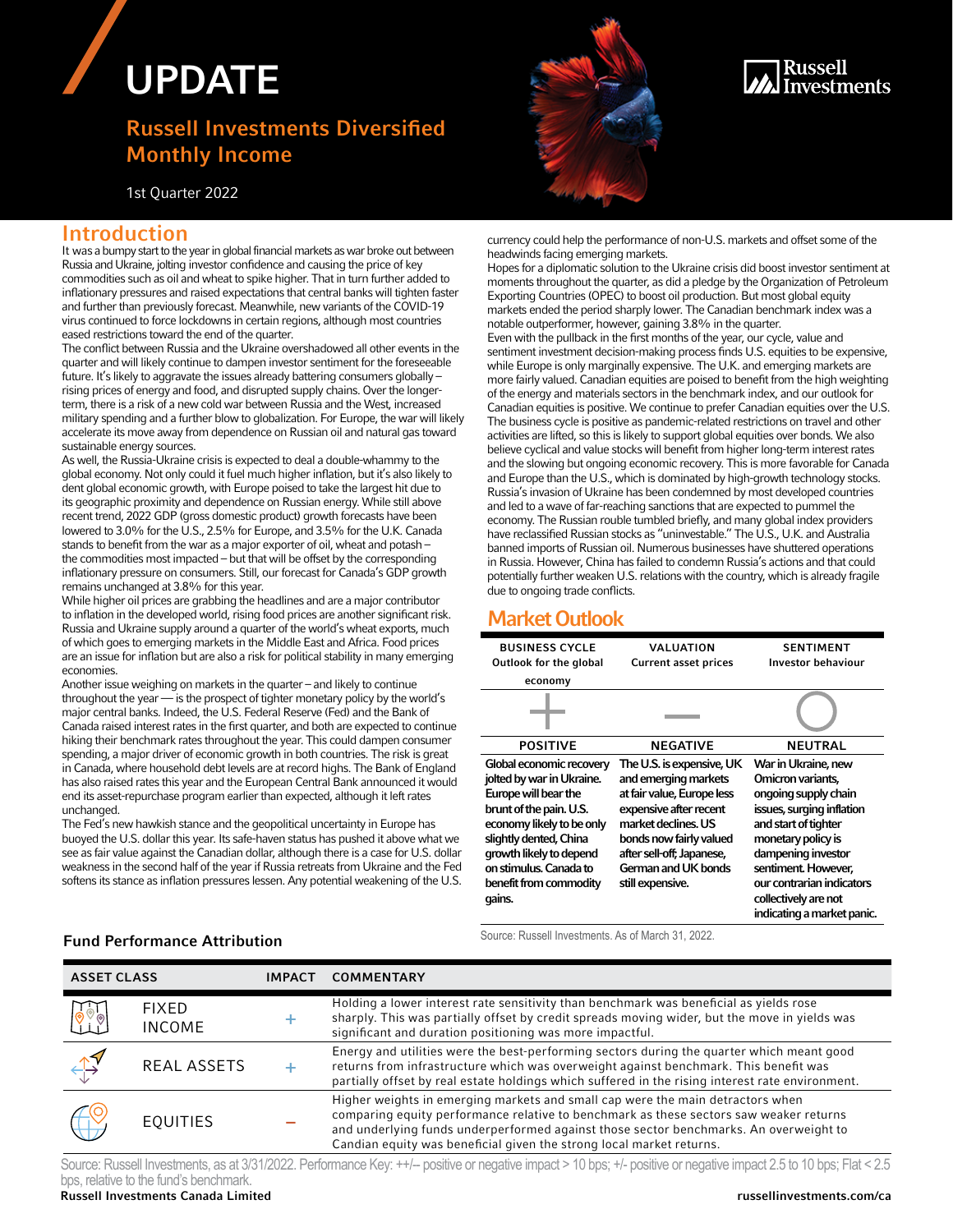| <b>Russell Investments Diversified</b>        | <b>ASSET ALLOCATION</b>                                                                                                                                                                     | Q <sub>1</sub>                                                        | Q4                                                                 |
|-----------------------------------------------|---------------------------------------------------------------------------------------------------------------------------------------------------------------------------------------------|-----------------------------------------------------------------------|--------------------------------------------------------------------|
|                                               | <b>FIXED INCOME</b>                                                                                                                                                                         | 37.8%                                                                 | 38.7%                                                              |
| <b>Monthly Income</b>                         | <b>Government Bonds</b><br><b>Investment Grade Credit</b><br><b>Inflation Linked Bonds</b><br>High Yield Credit<br>Convertible Bonds<br><b>Emerging Markets Bonds</b><br>Securitized Credit | 15.1%<br>11.6%<br>$0.1\%$<br>$4.5\%$<br>$1.4\%$<br>$1.2\%$<br>$4.0\%$ | 14.5%<br>10.9%<br>$0.1\%$<br>4.5%<br>$1.3\%$<br>$1.2\%$<br>$6.1\%$ |
|                                               | <b>EQUITIES</b>                                                                                                                                                                             | 48.3%                                                                 | 48.9%                                                              |
|                                               | <b>Canadian Equities</b>                                                                                                                                                                    | 11.3%                                                                 | 11.5%                                                              |
|                                               | U.S. Equities                                                                                                                                                                               | 18.8%                                                                 | 18.6%                                                              |
|                                               | <b>EMEA Equities</b>                                                                                                                                                                        | $9.6\%$                                                               | 10.4%                                                              |
|                                               | Asia & Pacific Equities                                                                                                                                                                     | $4.6\%$                                                               | 4.4%                                                               |
|                                               | <b>Emerging Markets Equities</b>                                                                                                                                                            | $4.0\%$                                                               | $4.0\%$                                                            |
| <b>Fixed Income</b>                           | <b>REAL ASSETS</b>                                                                                                                                                                          | $9.2\%$                                                               | $9.1\%$                                                            |
| Characteristics                               | Listed Infrastructure                                                                                                                                                                       | $4.1\%$                                                               | $4.0\%$                                                            |
| Yield to maturity <sup>1</sup><br>3.67%       | <b>Listed Real Estate</b>                                                                                                                                                                   | $5.1\%$                                                               | $5.0\%$                                                            |
| Yield to worst <sup>2</sup><br>3.65%          | Commodities                                                                                                                                                                                 | $0.0\%$                                                               | $0.0\%$                                                            |
| Effective duration <sup>3</sup><br>6.71 years | <b>CASH &amp; OTHER</b>                                                                                                                                                                     | 4.6%                                                                  | 3.4%                                                               |

Fund positioning and outlook

# Source: Russell Investments. Data as at March 31, 2022. May not add to 100% due to rounding.

## FUND UPDATES

The portfolio holds a duration underweight relative to benchmark but as yields rose sharply in the recent quarter the relative duration underweight was being reduced. Yields no longer look abnormally low and markets have potentially fully priced the amount of tightening central banks can do. Also, partially because of the move higher in interest rates and the flattening of the yield curve, there are increased concerns around economic growth. This would warrant higher duration levels in order to hedge against potential further drawdowns in risk assets. This was done by increasing the duration levels of the underlying pools as well as shifting some allocation out of unconstrained fixed income and into core bonds.

### POSITIONING AND OUTLOOK

As a result of significant inflation and rising commodity prices along with the corresponding response from central banks, the cycle outlook has been downgraded. Although above-trend growth is still expected, the significant market moves in rates, equity and commodities along with the conflict in Ukraine have meaningfully increased the uncertainly around the outlook. Risk assets staged a recovery recently, but with the forecast more uncertain the portfolio has looked to reduce its market beta\*.

Fixed income markets have priced very aggressive levels of interest rate hikes from central banks. Given the high levels of debt in the economy it seems unlikely that central banks can meet or moreso exceed these targets set out by market pricing. This could imply the rise in yields may be nearing its peak. The rise in short-term rates has also caused yield curve inversions which have always preceded slowdowns in economic growth, further clouding the picture of central bank action. The likely direction of the portfolio going forward is to continue to move duration positioning towards neutral. In credit, the portfolio has refrained from increasing exposure as spreads were rising and moved into a valuation range that would historically be attractive. Sub-advisers have noted that with the recent rally in spreads and the subdued outlook they are likely to be reducing credit exposure instead.

Source: Russell Investments, as at 3/31/2022. Indexes are unmanaged and cannot be invested in directly. Any security commentary is specific to its impact on the fund performance and is not a recommendation to purchase or sell any security. Past performance is not indicative of future results.

- 1. Yield to Maturity is the expected rate of return on a bond if it is held until maturity based on its current market price. It is not a measure of historical yield or the income received by an investor. Investment management fees, expenses and taxes are not included.
- 2. Yield to Worst is the lowest potential yield that can be received on a bond without the issuer actually defaulting. The metric is used to evaluate the worst case scenario for yield to help investors manage risks and ensure that specific income requirements will still be met.
- 3. Effective Duration is the number of years required to recover the true cost of a bond from its purchase date and is a means to measure how sensitive the bond is to a change in interest rates.
- Beta is a measure of the volatility of a security or portfolio compared to the market as a whole. A beta value equal to 1.0 indicates that its price activity is strongly correlated with the market; a beta value lower or higher than 1.0 indicates its relative correlation to the market's movements.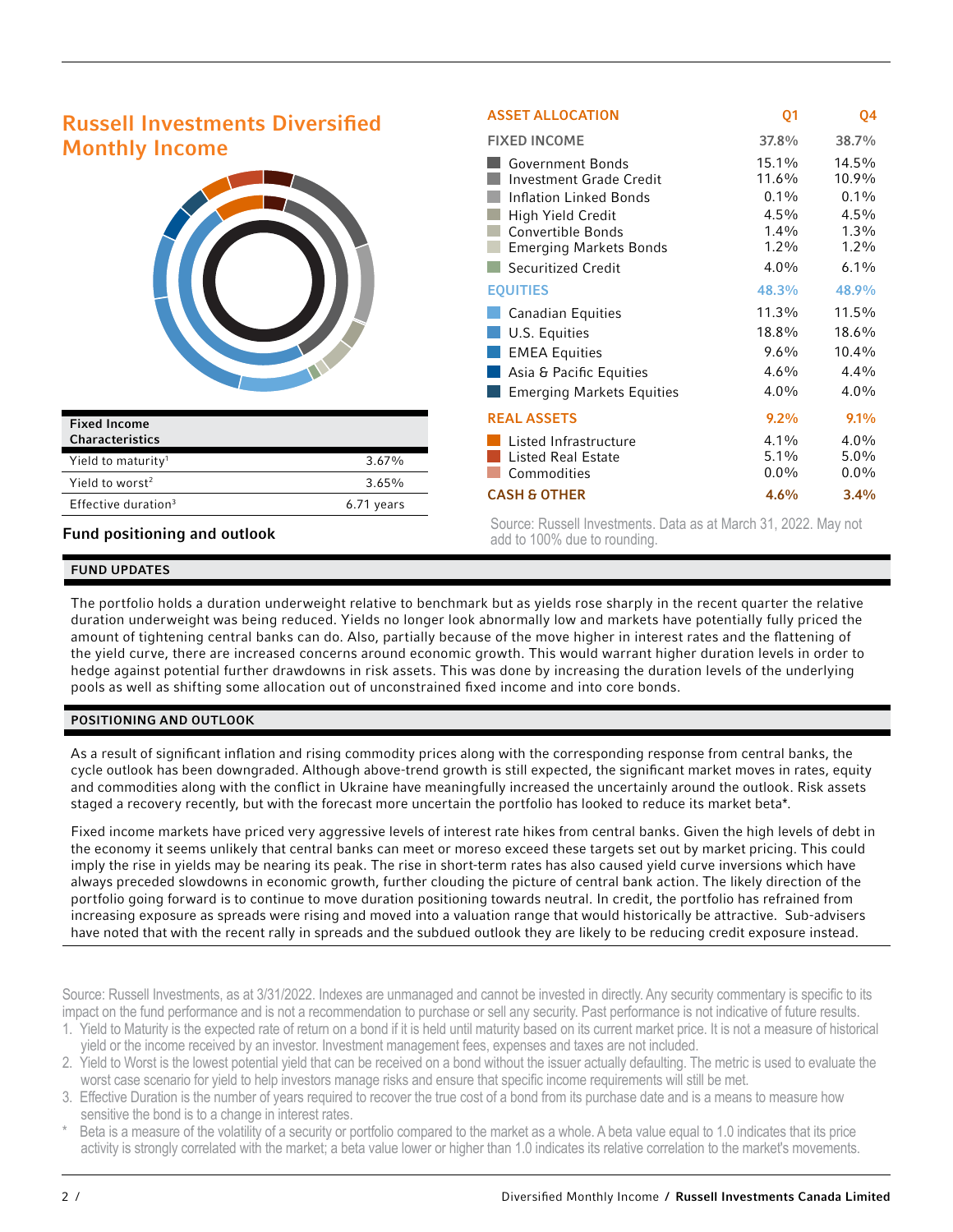# Russell Investments Diversified Monthly Income (Series F-7)



#### Growth of \$500,000 - Since inception to March 31, 2022

### Annual withdrawal amounts

|                                                                                                                                                                           | 2007 | 2008 | 2009 | 2010 | 2011 | 2012 | 2013 | 2014 | 2015 | 2016 | 2017 | 2018 | 2019 | 2020 | 2021 | 2022 | Total |
|---------------------------------------------------------------------------------------------------------------------------------------------------------------------------|------|------|------|------|------|------|------|------|------|------|------|------|------|------|------|------|-------|
| 5%, 5%, 530(\$26,833(\$26,023(\$20,049(\$22,653)\$23,811(\$22,224(\$23,086(\$24,941)\$25,949(\$26,086(\$26,440)\$27,141(\$25,066(\$26,833)\$26,530) \$6,914 (\$408,617 \$ |      |      |      |      |      |      |      |      |      |      |      |      |      |      |      |      |       |
| 7% option \$37,444 \$34,902 \$26,269 \$29,094 \$29,953 \$27,367 \$27,861 \$29,506 \$30,093 \$29,648 \$29,432 \$29,604 \$26,768 \$28,099 \$27.177  \$6,941  \$488,649      |      |      |      |      |      |      |      |      |      |      |      |      |      |      |      |      |       |

The above results show the growth of an initial investment of \$500,000 made into the Russell Investments Diversified Monthly Income (Series F7) on December 1, 2005 with all distributions reinvested and with 5% and 7% annual withdrawals. Withdrawals are made on a monthly basis and are based on market values at the end of the previous year. All distributions paid out by the fund are assumed to be reinvested. The above results also show the amounts that would be withdrawn on a calendar year basis. 2005 is not a full calendar year, it represents December only. Performance is net of management fees and operating expenses. Series F7 is fee for service, and as such, does not include the fees paid by the investor to the dealer. Source: Russell Investments / Confluence.



% of Times Russell Investments Diversifed Monthly Income Positive

Rolling periods refer to continuous return streams of the specified time periods going back to fund inception. For example, the 1-year bar represents all one-year period returns over the portfolio's history (August 31, 2018 to August 31, 2019 / July 31, 2018 to July 31, 2019 / June 30, 2018 to June 30, 2019, etc.). The average is the average of all 1-year period returns in history. Similar calculations were used for each time period shown. Inception date: November 1, 2005